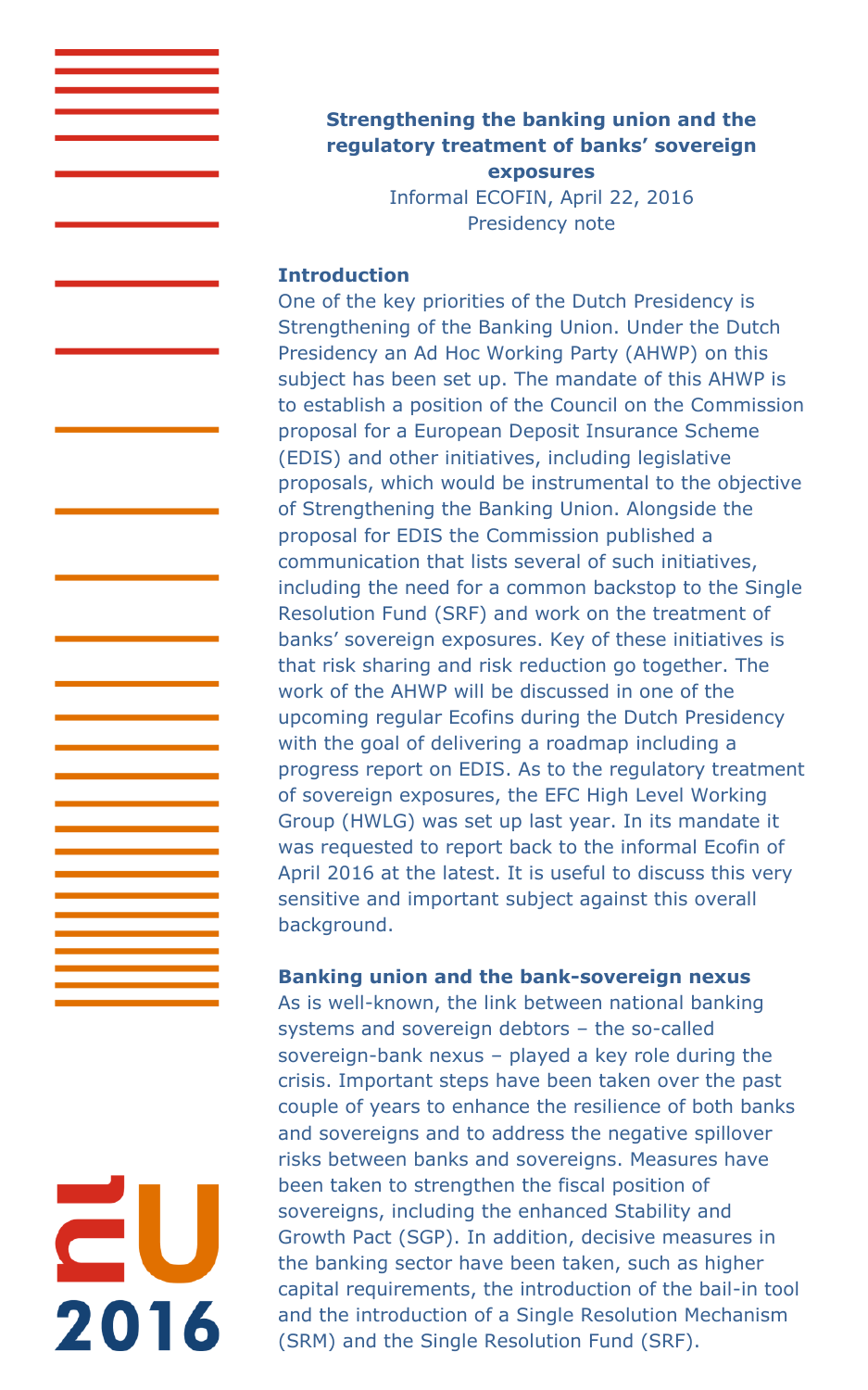The EU regulatory treatment of banks' exposures to sovereigns has not been changed and is based on the Basel framework, although some aspects of the EU transposition differ from the Basel standards. The regulatory treatment in general leads to zero risk weights for banks' exposures to EU sovereigns, and does not recognise that sovereigns are not 'risk free' in practice. Exposures on sovereigns are also exempted from rules on large exposure limits.

A basic question is whether the current treatment is justified. Answering this requires a comprehensive understanding of the specific characteristics of sovereign debt, its risk profile and role in financial markets. Another question is how to assess the impact of possible changes in the regulatory treatment of exposures to sovereigns. In this context, over the past couple of months the EFC HLWG on the prudential treatment of sovereign exposures has considered the different dimensions of sovereign exposures under the current regulatory framework and looked at the implications of various policy options.

Sovereign debt is key with regard to the financing of sovereigns, bank asset and liquidity management, and as collateral in the wider financial sector. Indeed there are various reasons for banks to invest in sovereign debt, for example to manage their liquidity positions and in order to comply with liquidity requirements. The current regulatory treatment of sovereign exposures may therefore not be the main reason for banks to invest in sovereign debt, but this treatment at the same time does not put any constraints on banks to increase their sovereign exposures.

Banks can – in conjunction with other financial market actors – act as shock absorbers, enabling sovereigns to expand the budgetary stance in times of economic downturn and thereby contribute to the smooth functioning of sovereign debt markets. However it is important that shock absorption does not turn into shock amplification, which can happen when banks – in times of sovereign stress – continue to increase their exposures to an increasingly risky sovereign. When a sovereign is intrinsically insolvent, an increase in sovereign exposures by the domestic (financial) sector

2016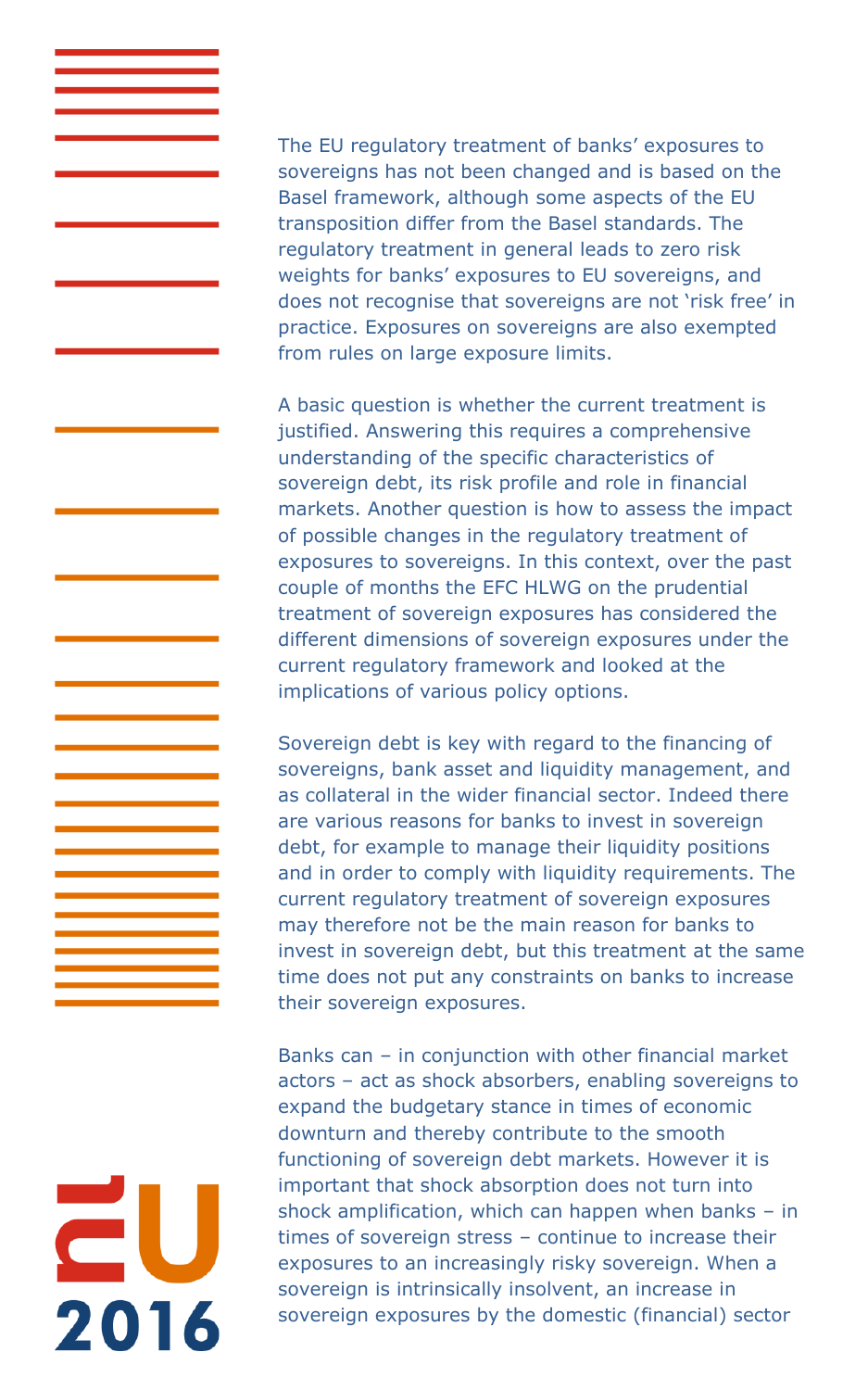may simply delay – but not avoid – a full-blown crisis and likely increase the cost of the eventual default.

Although a bank can never be insulated from sovereign stress - as it will always be indirectly and likely strongly affected by a deteriorating macro-economic climate that is associated with sovereign stress - large holdings of banks' exposures to their own sovereign, structurally increase the potential for negative spillover effects from the sovereign to the (national) banking sector. Structurally elevated home sovereign debt holdings will, thus, amplify the risk that when a sovereign defaults a systemic bank crisis will occur (twin crisis). Lower levels, on the contrary, could prevent such a banking crisis from happening or could make it less intense. Amending the current regulatory framework could provide better incentives for banks to manage sovereign risks carefully and lower spillover risks. However, the advantages of any potential change have to be carefully weighed against the structural and transitional impact on sovereign debt markets.

# **1. Policy options**

A range of possible policy options to address sovereign risk on bank balance sheets has at this stage been identified by the EFC HLWG, together with their pros and cons. Broadly speaking, they include the following:

- 1. *The baseline option* would retain the current regulatory and supervisory treatment. This includes capital requirements in Pillar 1 (risk weighted and non-risk weighted tools such as the leverage ratio), stress testing sovereign exposures and the supervisory review in Pillar 2, as well as transparency exercises and disclosure in Pillar  $3<sup>1</sup>$
- 2. *Further enhancements to Pillar 2 and/or 3* beyond what is currently envisaged. This could include detailed and more harmonised guidance for supervisors on monitoring and responding to sovereign risk when it occurs at individual banks, and/or further enhancing disclosure requirements in relation to banks' sovereign exposures.



i<br>I

<sup>1</sup> Pillar 1 contains the minimum capital requirements. In addition, the supervisory review process of pillar 2 identifies bank-specific risks that are not captured by the Pillar 1 minimum requirements. Pillar 3 deals with the disclosure of requirements, thereby promoting market discipline.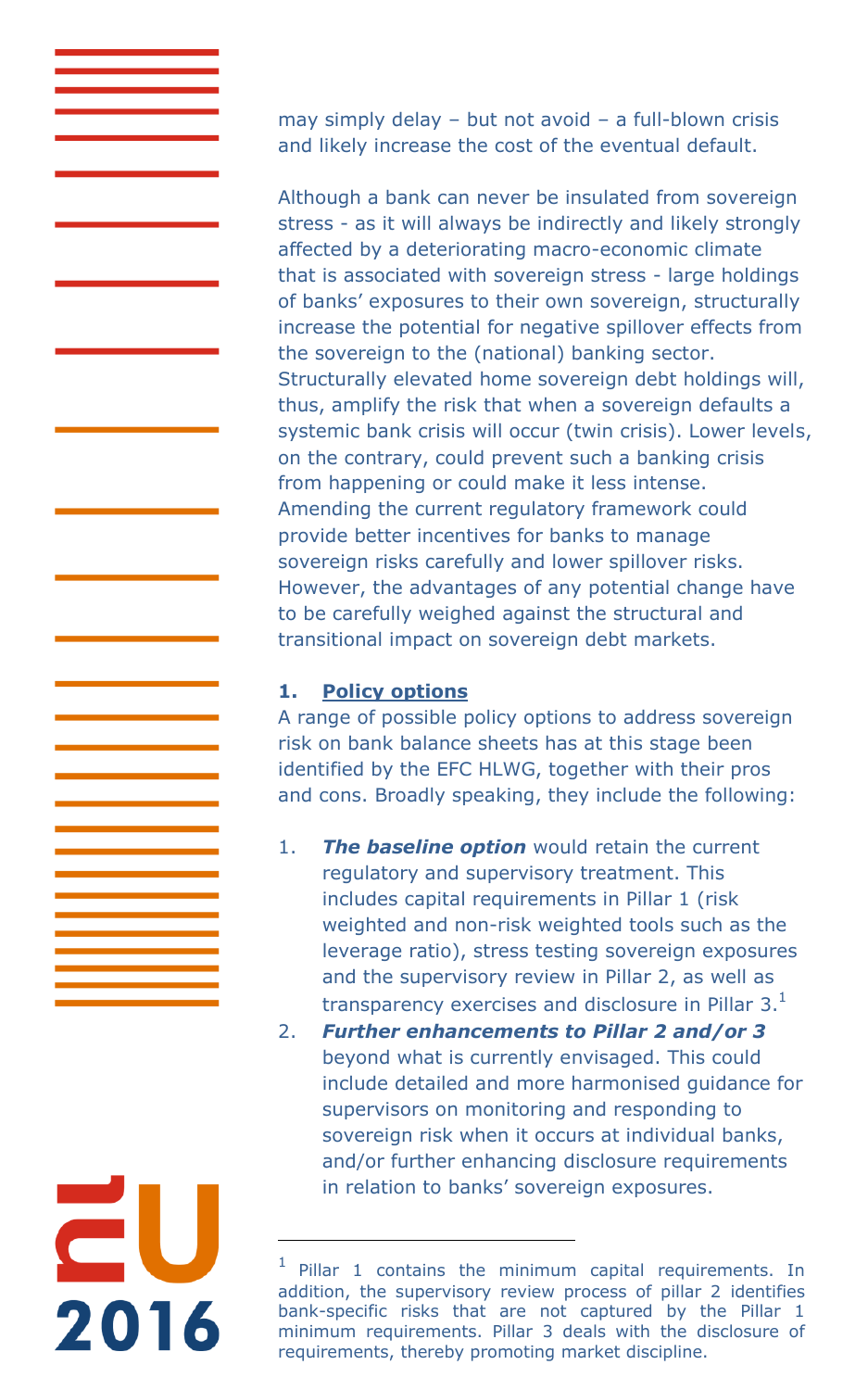- 3. *Enhancements to Pillar 1 addressing credit risk.* Non-zero risk weights could be introduced for sovereign exposures. These risk weights would likely be low, in order to be consistent with the existing risk-weighted capital requirements framework for other types of exposures. Possible options here, include a risk weight calibration based on credit risk or a flat risk weight floor independent of the credit risk of a single sovereign.
- 4. *Enhancements to Pillar 1 addressing concentration risk (exposure limits).* Exposure limits would limit banks' maximum exposure to a single sovereign. These limits can be set relatively low (thereby providing strong incentives for diversification) or at higher levels.
- 5. *Addressing both credit and concentration risk ("hybrid option").* This combines elements of options 3 and 4 and could be shaped in various ways. One could think of "price-based large exposure thresholds" (with risk weights depending on and increasing stepwise with a pre-determined number of concentration thresholds). In this model the risk weights could be the same for all sovereigns or be differentiated based on credit risk.

## **2. Issues in transition**

The calibration of transitional arrangements would first and foremost depend on the policy option chosen when amending prudential legislation.

Introducing non-zero credit risk weights for sovereign exposures, would increase banks' capital needs. This could likely be accommodated by banks in the short to medium term.

A hard large exposure limit set at a low level of eligible capital, would require a large number of banks to decrease their exposure to individual sovereigns significantly. This would at a minimum necessitate relatively long transitional arrangements, to make sure that these 'excess' exposures can to a large extent be reduced by holding these excess sovereign bonds to maturity. Part – but likely not all – of these excess sovereign exposures could subsequently be absorbed by banks in other Member States that also need to diversify their sovereign exposures. Other financial market actors may also step-in and increase their exposure to sovereign bonds, as has indeed been the

| <b>Report</b> |      |
|---------------|------|
|               |      |
|               | 2016 |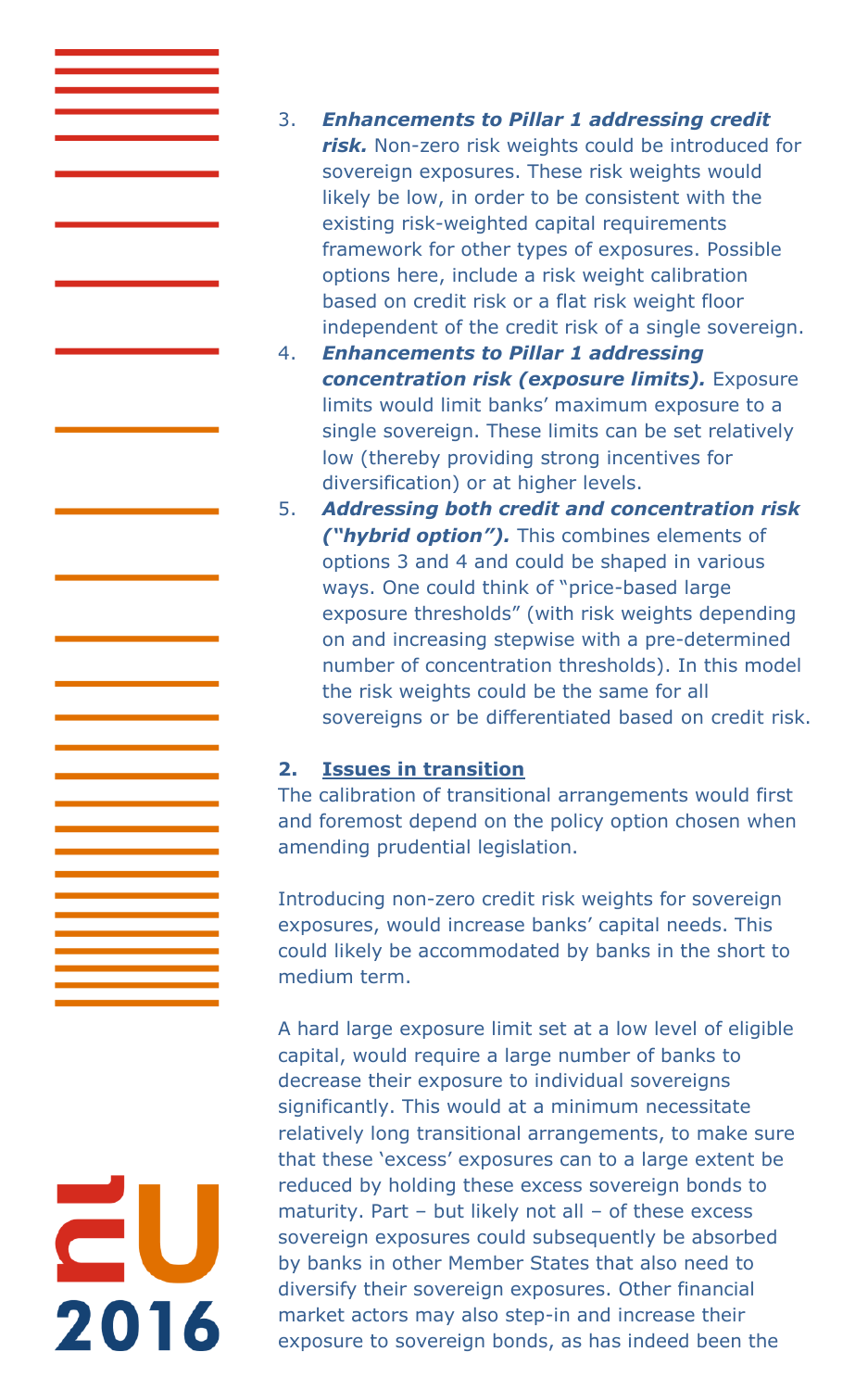case in the aftermath of the financial crisis.<sup>2</sup> For some, the potential for large(r) market effects  $-$  including a possible reaction in interest rates - is however one of the key reasons to prefer the baseline policy option of maintaining the current treatment.

An issue that is closely related to transitional arrangements is frontloading: banks may be inclined to comply with new rules on sovereign exposures faster than required. The issue of frontloading could in particular be relevant in case of exposure limits calibrated at a low level. Some argue that this could lead to a sell-off of sovereign bonds and increased volatility: when banks realize that they need to hold less sovereign bonds of certain issuers in the future, there might be a 'first mover advantage' in selling bonds early, thereby exacerbating potential price dynamics. The extent to which frontloading could occur however depends on incentives for banks, supervisors and bank investors, which may differ now from previous episodes, including due to increased resilience of the banking sector. Possible regulatory amendments would in any case need to be combined with appropriate transitional arrangements.

### **3. Level of application**

i

2016

When risks are perceived, they need to be addressed at the level at which they emerge (global, EU, Euro Area). The Basel Committee is currently investigating the prudential treatment of sovereign debt with a view to possible amendments to the Basel standards. This is important from the viewpoint of an international level playing field in bank legislation. The results of today's discussion can therefore inform the European input to the Basel process.

The outcomes of the Basel trajectory are as yet uncertain and any outcome will reflect the risks perceived globally. These outcomes would then need to be implemented in the EU. In addition, members of the Banking Union (currently the Euro Area members) may

 $2$  Against this background it is worth noting that between the beginning of 2015 and 2017 the ECB will likely buy more than €1000 Bn in sovereign bonds (current level March 2016: €630 Bn), causing record low bond yields. In December 2015 the ECB decided to reinvest the proceeds of bonds falling due, thereby adsorbing a significant share of sovereign bonds for the foreseeable future.